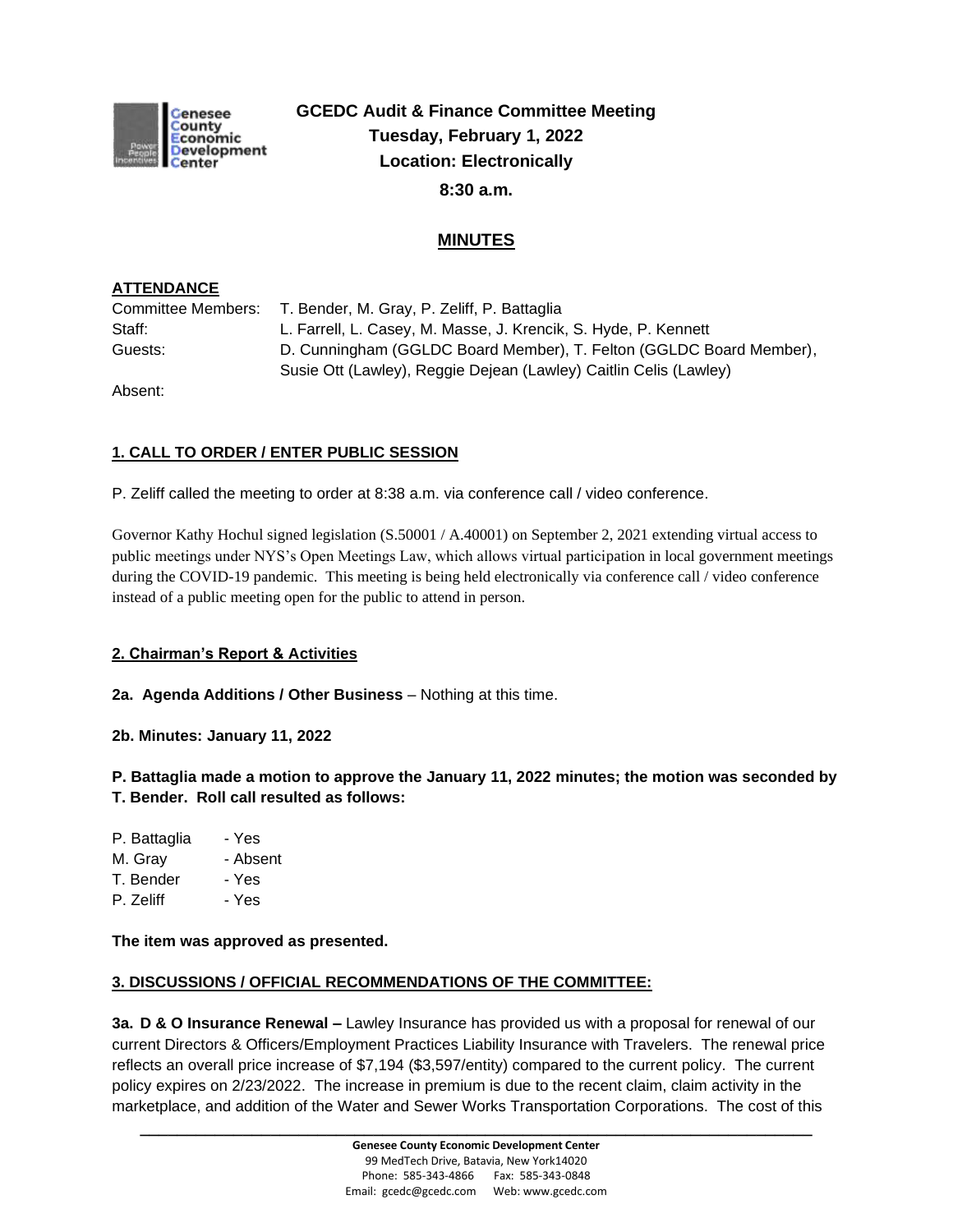policy would be split between GCEDC and GGLDC (\$9,093/entity). Each entity has included \$5,850 in their 2022 budget for this expense.

Susie Ott, Reggie Dejean and Caitlin Celis left the meeting at 8:53 a.m.

## **T. Bender made a motion to approve the D & O Insurance Renewal with Travelers as presented; the motion was seconded by P. Battaglia. Roll call resulted as follows:**

| P. Battaglia | - Yes    |
|--------------|----------|
| M. Gray      | - Absent |
| T. Bender    | - Yes    |
| P. Zeliff    | - Yes    |

**The item was approved as presented.**

**3b. December 2021 Unaudited Financial Statements -** L. Farrell reviewed with the Committee the significant items of the December 2021 unaudited long form financial statements and noted the following:

- There is not a lot of new activity since November financial statements were presented, except year-end journal entries and normal monthly activity.
- Unrestricted cash has increased by about \$5 million since last year due to fee revenue and the land sale to Plug Power. We will be working on an analysis for strategic investments for the GCEDC, just as we do for the GGLDC. Note: the land sale proceeds from Plug Power have already been committed/reserved to four contracts approved at the last meeting.
- Accounts payable is almost \$400,000. We are working on GURFs right now to use some of the imprest cash from ESD related to the \$33M and \$8M grants. There were many invoices included that covered work completed through December 2021.
- Accrued expenses decreased significantly related to the NYS retirement payment. This invoice was paid in December and came in higher than anticipated at 104% of budget.
- For expenditures we are at or under budget for most line items. There are only a couple line items that are over budget, including unemployment insurance and NYS retirement.
- On the STAMP fund, GURFs for the \$33M and \$8M were submitted and approved in December.
- Normal monthly activity on the income statements for all other funds.
- Other potential anticipated adjustments to the financial statements include increased accounts payable, grant reconciling and the GASB 68 audit adjustment related to deferred pension inflows and outflows.

**P. Battaglia made a motion to recommend to the full Board the approval of the December 2021 Unaudited Financial Statements as presented; the motion was seconded by T. Bender. Roll call resulted as follows:**

- M. Gray Absent
- T. Bender Yes
- P. Zeliff Yes

**The item was approved as presented.**

**\_\_\_\_\_\_\_\_\_\_\_\_\_\_\_\_\_\_\_\_\_\_\_\_\_\_\_\_\_\_\_\_\_\_\_\_\_\_\_\_\_\_\_\_\_\_\_\_\_\_\_\_\_\_\_\_\_\_\_\_\_\_\_\_\_\_\_\_\_\_\_\_**